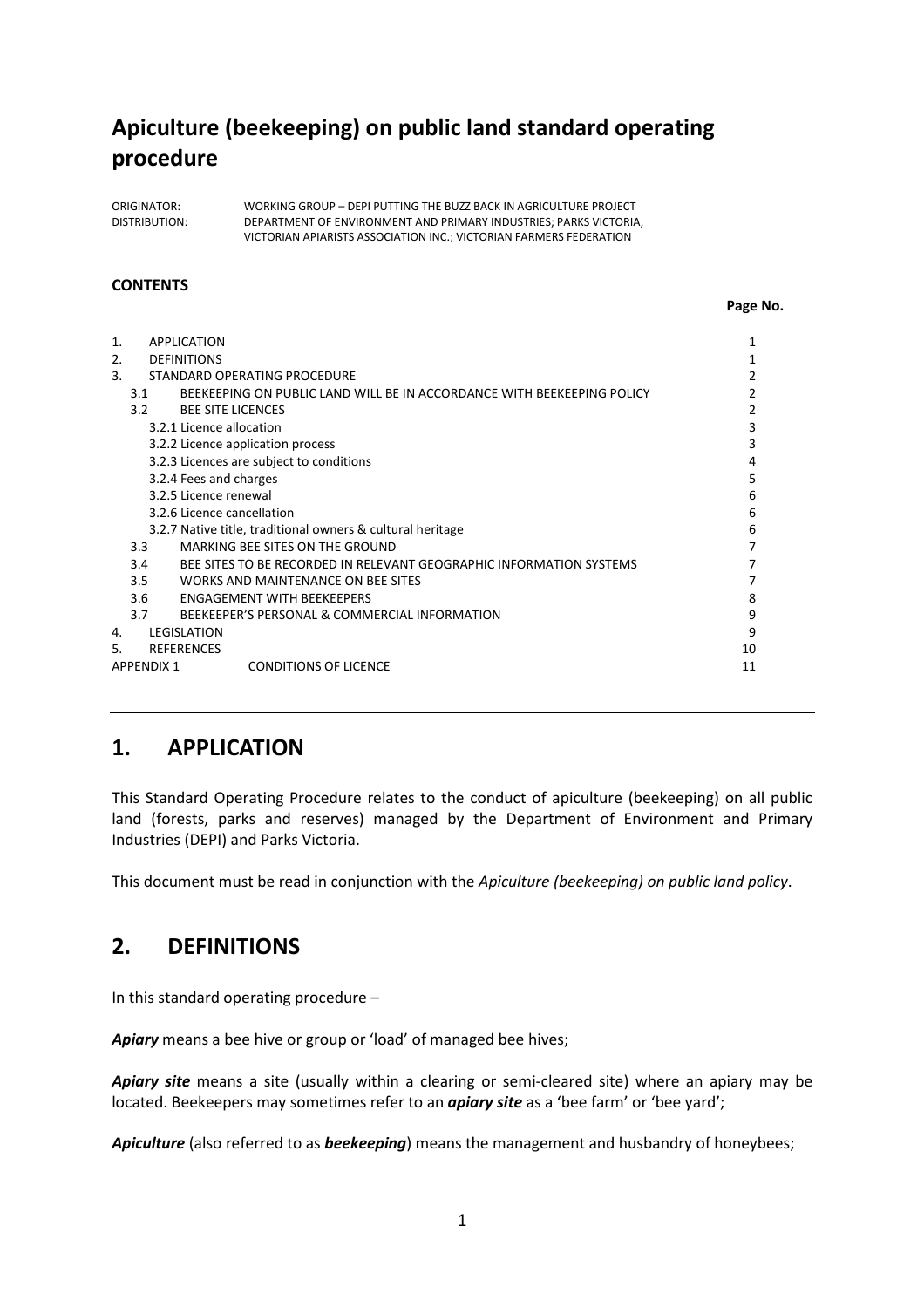*Bee forage area* (also referred to as a *bee range*) means the area over which bees forage for nectar and pollen;

*Beekeeper* means a person, persons or business entity engaged in the conduct of *apiculture* or beekeeping;

*Bee site* means an *apiary site* or the place on which bee hives are kept and a *bee forage area* or *bee range*. On public land, bee sites are classified as follows:

- *Category One bee site* (bee forage area or bee range diameter = 1.6 km); and
- *Category Two bee site* (bee forage area or bee range diameter = 3.2 km);

*Bee site licence* means a licence or permit under the relevant legislation and regulation pertaining to public land;

**Bee smoker** (also referred to as a *smoker*) means a device used to calm or control bees. The hand held device generates smoke from smouldering fuels (e.g. pine needles);

**Public land** means forests, parks and reserves and does not include public land managed by Committees of Management, Trusts, Municipal Councils or government agencies other than the *public land manager*; and

*Public land manager* means the Department of Environment and Primary Industries and/or Parks Victoria.

# **3. STANDARD OPERATING PROCEDURE**

# **3.1 BEEKEEPING ON PUBLIC LAND WILL BE IN ACCORDANCE WITH BEEKEEPING POLICY**

DEPI and Parks Victoria will manage and administer the conduct of beekeeping on public land in accordance with the *Apiculture (beekeeping) on public land policy.*

DEPI and Parks Victoria will manage those uses, events and activities on public land that may impact on or intersect with beekeeping taking into account the policy guidance presented in the *Apiculture (beekeeping) on public land policy.*

## **3.2 BEE SITE LICENCES**

Beekeeping on public land must be in accordance with a current bee site licence.

Bee site licences shall be subject to a ten year term and are renewable.

Bee site licences may be surrendered or transferred (refer to Section 3.2.1).

Licences will be administered in accordance with the relevant legislation/regulation.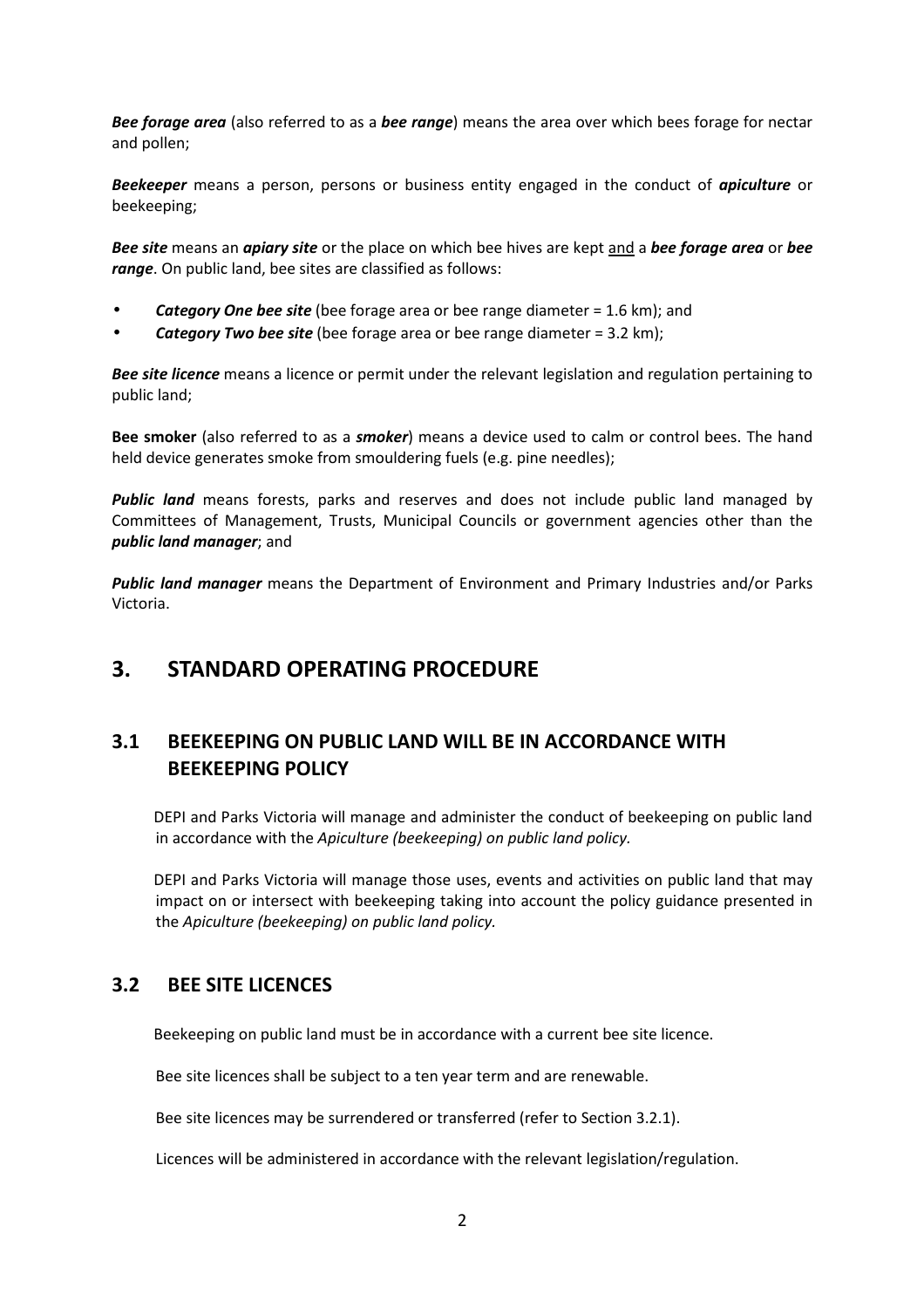#### **3.2.1 Licence allocation**

**New bee sites**: In the case where a beekeeper identifies an opportunity within the current rules to establish a new bee site, that beekeeper may lodge an application for the site, which DEPI will generally consider on the basis of first come, first served.

In the case where DEPI and/or Parks Victoria identifies potential new bee sites or under some circumstances where a beekeeper or beekeepers identify an opportunity to establish a new bee site or sites, DEPI reserves the right to allocate the site or sites via a process that may include, but is not limited to, the conduct of a ballot or the invitation of expressions of interest.

Ballots or expression of interest processes will generally only be applied to those situations where there is a number or batch of sites.

**Vacant bee sites**: Where a bee site becomes vacant, the site will generally be made available on a first come, first served basis. In some circumstances (e.g. where a licence for a prime site or sites has been surrendered or there is more than one applicant) DEPI reserves the right to allocate the site or sites via a process that may include, but is not limited to, the conduct of a ballot or the invitation of expressions of interest.

Each DEPI Region will maintain a register or data base of vacant bee sites. Details of vacant sites will be available upon request.

**Site/licence surrender**: A beekeeper who holds a public land bee site licence may surrender that licence at any time. Surrendered licences will be cancelled and the affected bee sites will be designated as vacant.

Beekeepers wishing to take advantage of a short term floral resource and having no interest in retaining the site for the entire 10 year licence term are advised to elect the annual payment option and surrender the licence when it is no longer required.

No pro-rata refunds will be paid to the beekeeper upon surrender of a licence.

**Site/licence transfer**: The holder of a bee site licence may apply to transfer the licence to another beekeeper. Transfer will be subject to the approval of the public land manager, taking into account Section 3.2.2 below. Approvals of applications for transfer must not be unreasonably withheld.

A transferred licence is not a new licence. Therefore it will be subject to the payment options selected by the original licence holder. No pro-rata refunds will be paid to the original licence holder.

**Sharing bee sites**: In order that bee site productivity is maximised, DEPI supports the concept of beekeepers sharing their sites with fellow beekeepers. In these cases, the licence holder retains responsibility for compliance with conditions of and meeting all obligations under the licence.

### **3.2.2 Licence application process**

In line with the *Apiculture (beekeeping) on public land policy*, DEPI will apply the principle of encouraging apiculture on public land in the consideration of applications for vacant or new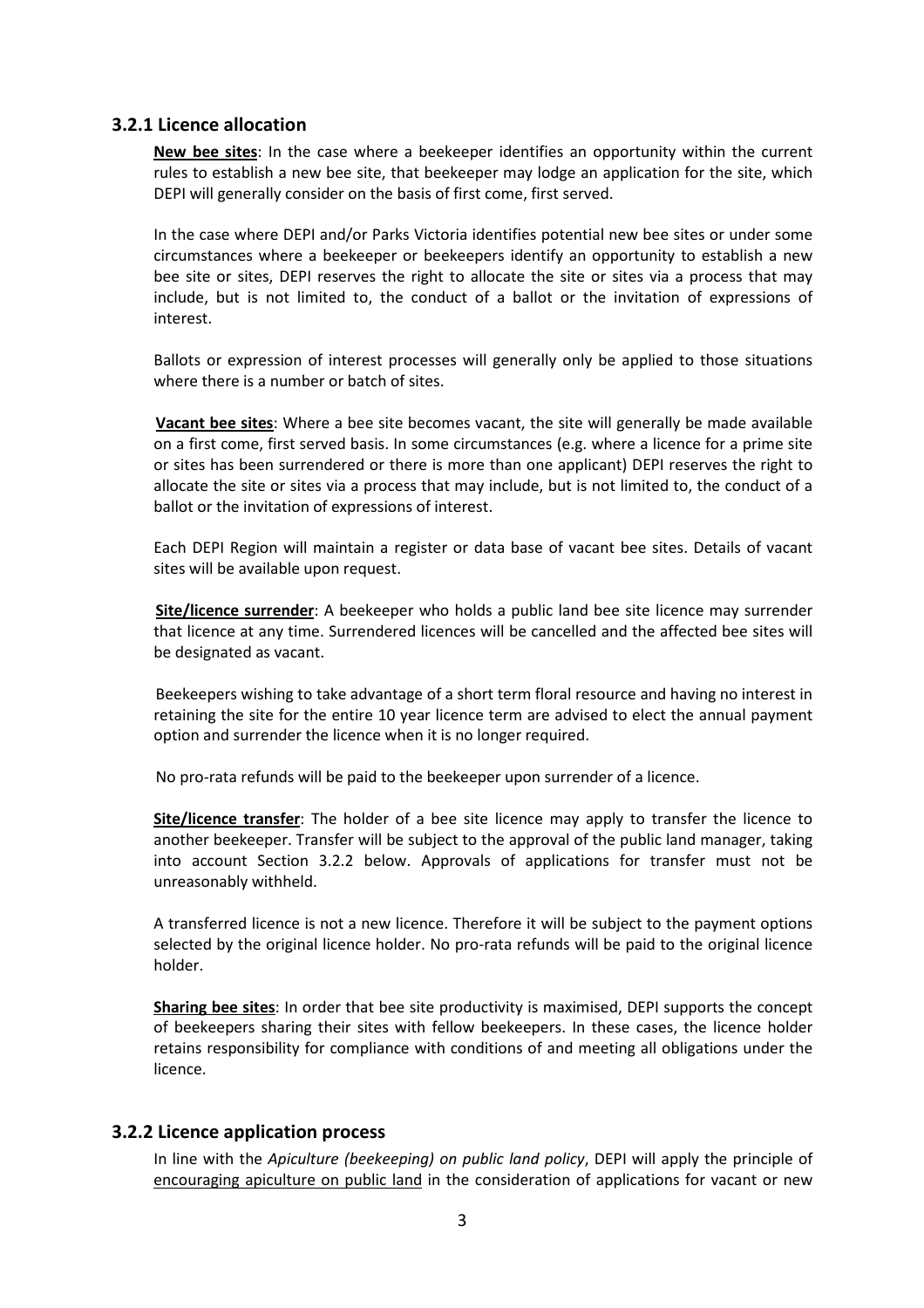bee sites and bee site transfers. In addition, DEPI will not unreasonably withhold approvals for bee site licences and bee site transfers.

DEPI will only receive applications for vacant or new bee sites and bee site transfers in writing and following payment of the fees and charges prescribed in the *Land Regulations 2006*.

DEPI may require that applications be submitted on standard forms (e.g. the 'Use of Crown land application form'). DEPI will receive applications for vacant or new bee sites and bee site transfers either at the counter of the relevant DEPI Regional Office or in writing to the relevant DEPI Regional Director.

DEPI will require proof of the beekeeper's registration under the *Livestock Disease Control Act 1994 (Vic)* at the point of receipt of or enclosed with the application.

Applications relating to new and vacant bee sites and bee site transfers will be processed quickly and efficiently, preferably within 45 days of receipt.

In determining whether or not to approve an application, the following matters will be considered by the DEPI Apiary Administrator:

- registration under the provisions of the *Livestock Disease Control Act 1994*;
- reliability in terms of compliance with previous or other public land bee site licences and the payment of fees and charges; and
- compliance with legislation and regulation relating to public land apiary administration;

In determining whether or not to approve an application, the following matters will be considered by the public land manager:

- the policy guidance provided in the *Apiculture (beekeeping) on public land policy*, including implications in relation to:
	- fire management;
	- other users and uses (current and proposed) of the public land, including recreation and tourism users and uses, and public land neighbours;
	- road and access management:
	- native vegetation clearance; and
	- reference areas and wilderness;
- compliance with the *Apiary Code of Practice;*
- compliance with land management legislation and regulation;
- compliance with recommendations of Victorian Environmental Assessment Council and its predecessors that have been approved by the Government.

DEPI will notify the applicant of the outcome of the application in writing. Where an application has been successful, notification shall be in the form of an executed licence document; and where an application has been unsuccessful the notification shall be in writing and outline the reasons for the refusal to grant the licence.

As indicated above, approvals must not be unreasonably withheld.

#### **3.2.3 Licences are subject to conditions**

Bee site licences shall be subject to conditions, including any special conditions that may be appropriate to the particular site or location. As a general principle, standard documents shall be utilised. Standard licence conditions are set out in Appendix 1.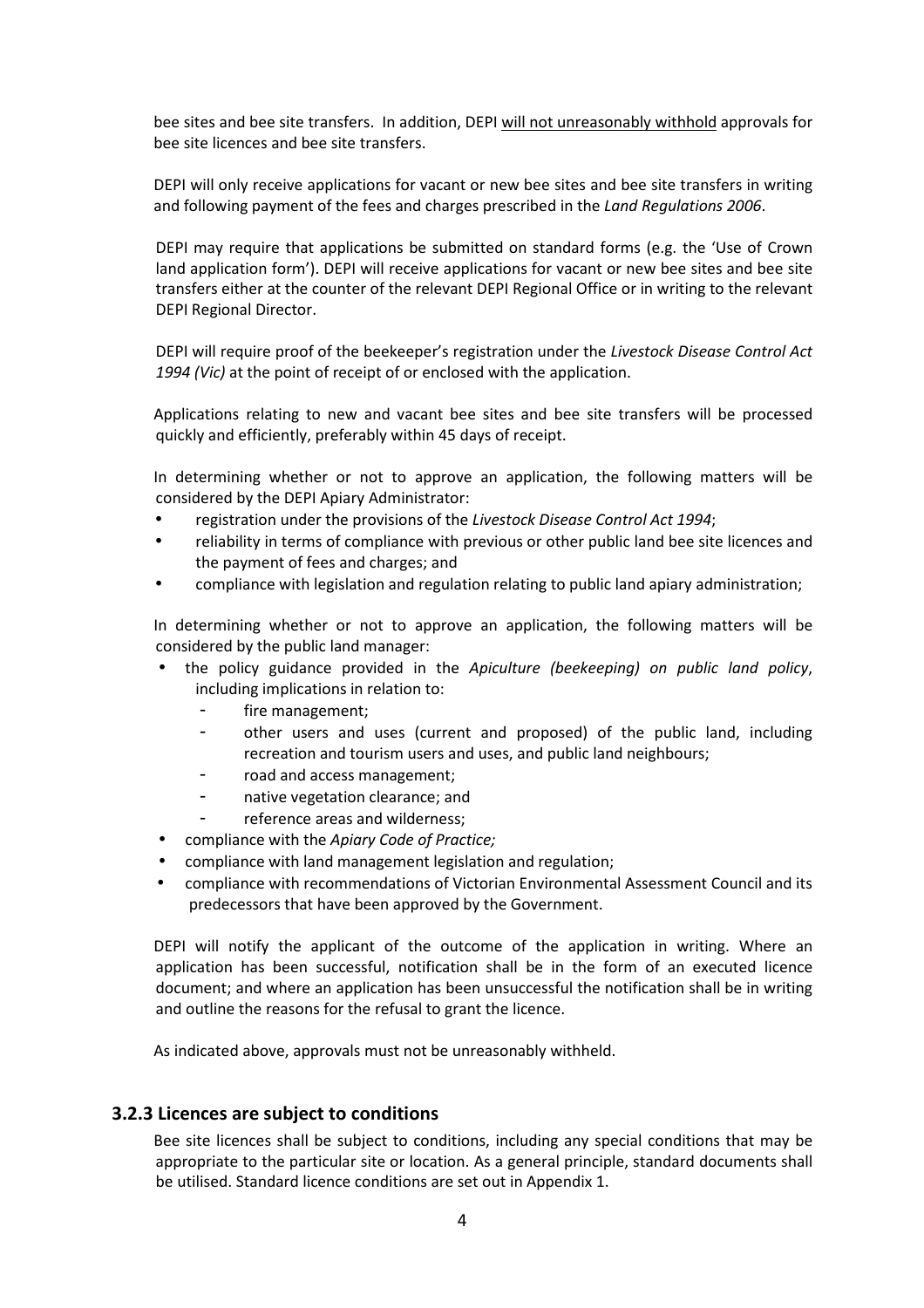In order to maximise availability of public land for beekeeping it may be possible to issue licences in relation to marginal situations on the basis that they are subject to special conditions (e.g. bees must be ferried to bee site using a standard four wheel drive vehicle).

### **3.2.4 Fees and charges**

DEPI will apply the relevant prescribed fees for bee site licences (refer to Table 1).

| Bee site category | Fee paid annually       | Fee paid 10 yearly      |  |  |
|-------------------|-------------------------|-------------------------|--|--|
| Category One      | 6.9 Fee Units plus GST  | 41.4 Fee Units plus GST |  |  |
| Category Two      | 10.4 Fee Units plus GST | 62.4 Fee Units plus GST |  |  |

#### **Table 1: Fees for bee site licences**

*Note: the 10 yearly fee is calculated as follows: 6 x Number of fee units x fee unit value.* 

DEPI will apply additional fees and charges for licence transfers and document production, as prescribed in the *Land Regulations 2006* (refer to Table 2).

| <b>Administrative action</b>                            | Fee/Charge    |
|---------------------------------------------------------|---------------|
| Recording or booking of an application for a<br>licence | 1.4 Fee Units |
| Preparation and issue of a licence                      | 7.4 Fee Units |
| Consent to the transfer of a licence                    | 4.0 Fee Units |
| Preparation of a duplicate licence document             | 4.0 Fee Units |

#### **Table 2: Fees and charges for administrative actions**

Fees and charges will be adjusted annually by the 'Annual Rate' (also known as the 'Treasurer's Rate') published prior 1 March of each year, unless otherwise determined by the Minister.

The 'Annual Rate' adjusts fee units for the next financial year.

Beekeepers may elect to pay licence fees annually or upfront for the entire ten year term.

Irrespective of the date on which a bee site licence is taken out, the anniversary of all licences for purposes of invoicing shall be 1 July.

Overdue accounts will be managed in accordance with DEPI's standard procedures for managing such accounts.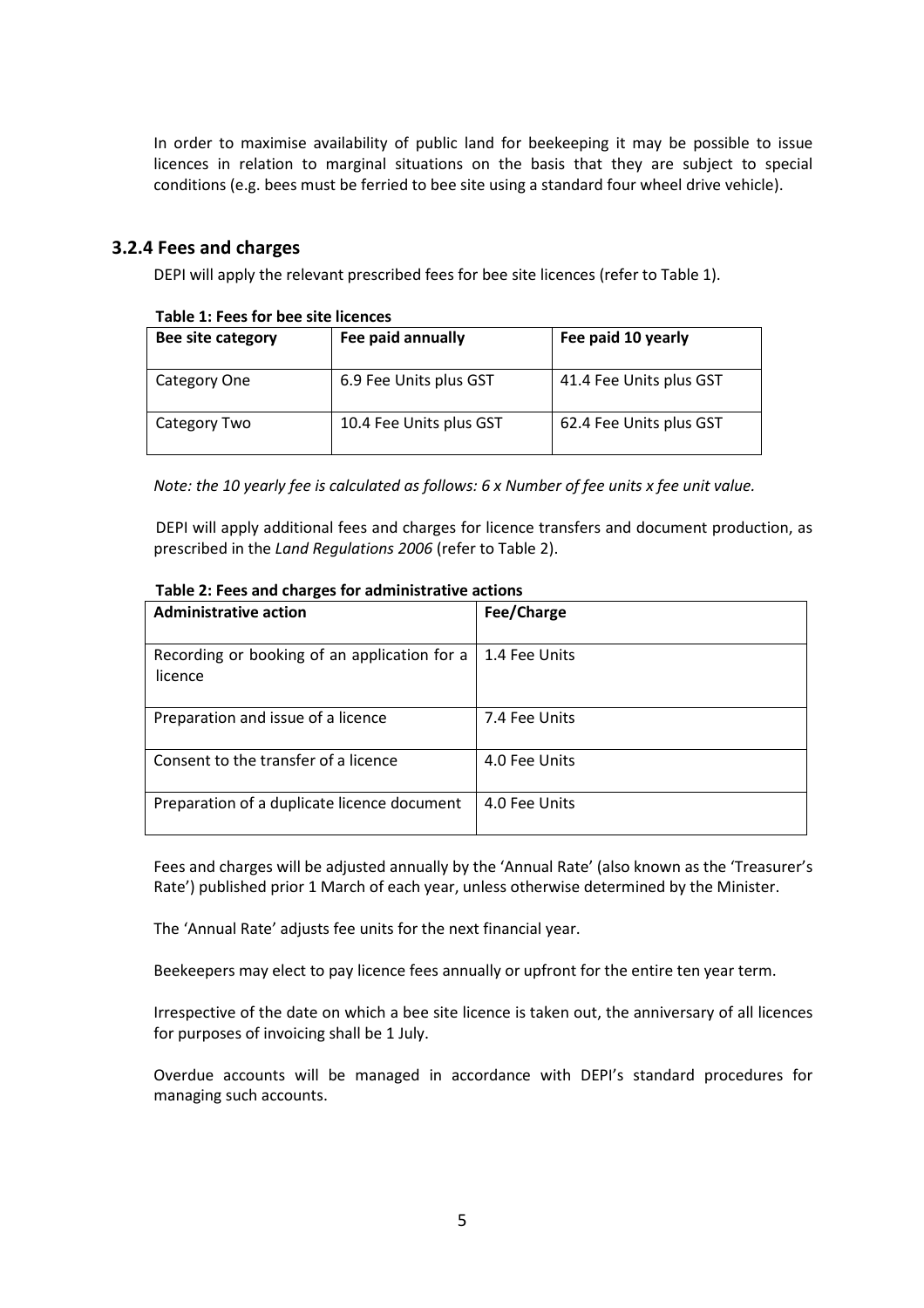### **3.2.5 Licence renewal**

DEPI will generally offer automatic renewal of bee site licences simply by invoicing the beekeeper in relation to a further period (renewal is then achieved by payment of the fees and charges).

DEPI may choose not to offer a further licence period. Reasons for non-renewal must be provided to the beekeeper in writing. Reasons for non-renewal may include unsatisfactory performance of beekeeper or land management considerations.

### **3.2.6 Licence cancellation**

DEPI may cancel a bee site licence under the following circumstances:

- proven breach of conditions (and the breach has not been remedied within a reasonable time of the beekeeper being requested to remedy the breach);
- failure to pay fees and charges; and
- changed circumstances in relation to the land.

In the event that DEPI proposes to cancel a licence, the beekeeper will be notified in writing, including the reasons for cancellation.

In the case where proposed cancellation is due to changed circumstances in relation to the land, DEPI will consult with the beekeeper prior to proceeding to formal cancellation. In such cases, DEPI will give pro rata refunds of any licence fees that have been paid by the beekeeper.

### **3.2.7 Native title, traditional owners & cultural heritage**

The *Native Title Act 1993 (Cwlth)* and the *Traditional Owner Settlement Act 2010 (Vic)* provide the basis for determining native title and traditional ownership matters in Victoria.

Under the provisions of the *Native Title Act*, the issuing of bee site licences is considered to be a valid act of government and there are no special procedural requirements in regard to the issuing of those licences.

Under the *Traditional Owner Settlement Act*, Traditional Owner groups can enter into a Land Use Activity Agreement (LUAA) in relation to Crown land. The state's template LUAA categorises 'bee farming range licences or permits' as 'Advisory Activities'. This means that a notification must be sent to a Traditional Owner group advising the group of the intent to grant the licence or permit.

Under the *Traditional Owner Settlement Act* there is the option for a Traditional Owner group to opt out of being advised of some activities.

In order to protect Aboriginal cultural heritage, DEPI and Parks Victoria will undertake or facilitate or ensure the undertaking of any requirements under the *Aboriginal Heritage Act 2006 (Vic)* and associated Regulations that may result from the management and administration of beekeeping, including proposals to undertake beekeeping on public land.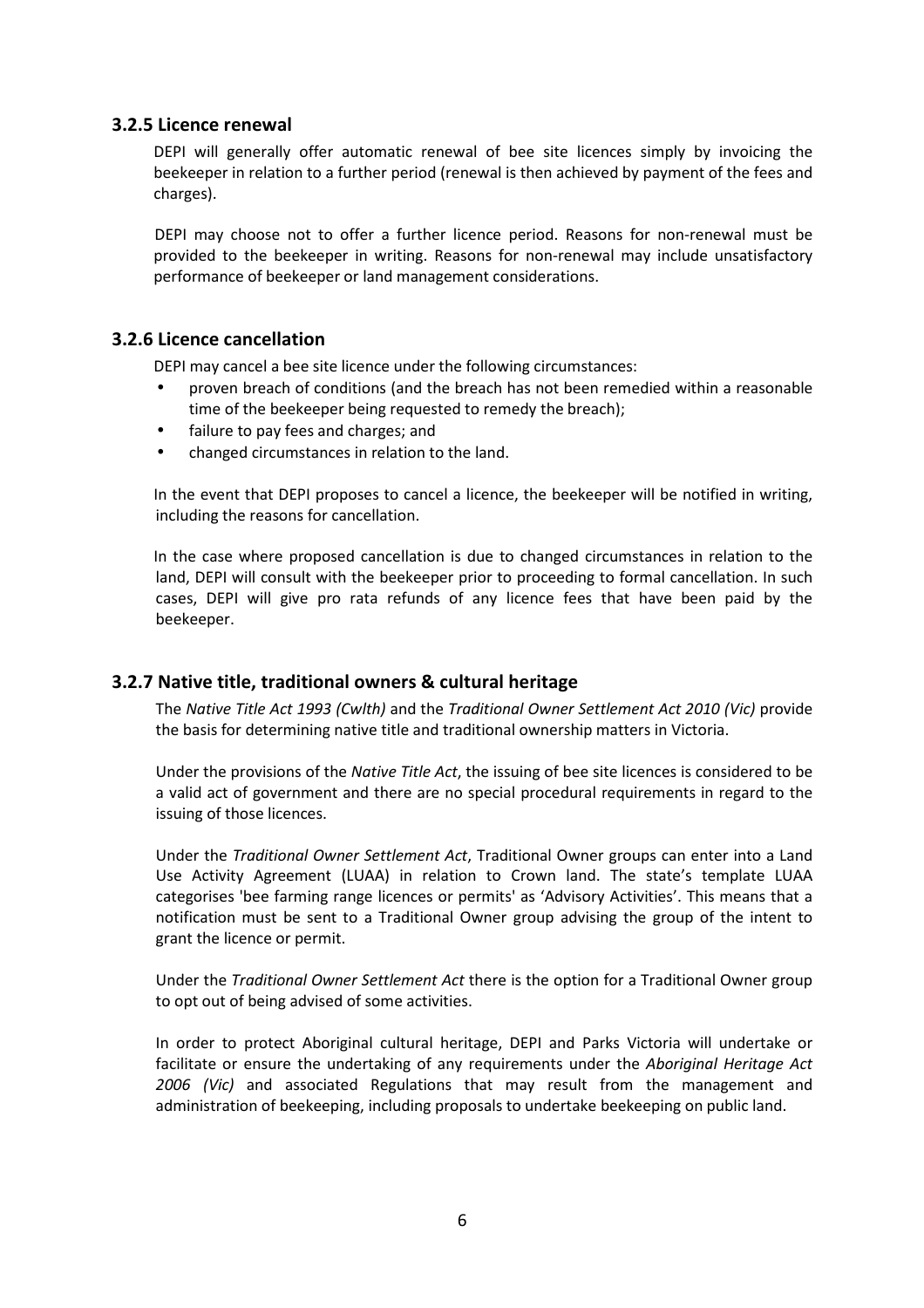## **3.3 MARKING BEE SITES ON THE GROUND**

DEPI and/or Parks Victoria may enlist the assistance of beekeepers in the mapping and marking of bee sites on the ground. Specifically DEPI may provide the licensee of a particular site with signs and sign posts and/or request the beekeeper to identify or 'proof' the site location using GPS. As a general principle, it is advised that standard signs be used for marking and advising of bee sites on the ground (refer to Figure 1.).



*Figure 1. Standard bee site and bee site advisory signs (DEPI Signs Manual 2012)* 

The public land manager may include as special conditions of bee site licences, requirements in relation to mapping and marking bee sites on the ground.

# **3.4 BEE SITES TO BE RECORDED IN RELEVANT GEOGRAPHIC INFORMATION SYSTEMS**

DEPI will ensure that all bee sites are accurately recorded in the relevant geographic information systems (e.g. Forest Explorer) and made available to the public (including beekeepers).

## **3.5 WORKS AND MAINTENANCE ON BEE SITES**

### *Removal, destruction or lopping of native vegetation*

Native vegetation in Victoria will be managed in accordance with the principles of avoid, minimise and offset as set out in *Victoria's Native Vegetation Management – A Framework for Action* (NRE 2002) (and the future *Permitted clearing of native vegetation – Biodiversity assessment guidelines*).

A planning permit is required to remove, destroy or lop native vegetation on private and public land unless otherwise exempt under the *Victoria Planning Provisions* (VPP) (DPCD undated).

Native vegetation at designated apiary sites will be managed in accordance with the conditions of authorisation by the public land manager.

As a general principle, and so far as is practicable, bee sites should be located on existing clearings, breaks or semi-cleared openings within public land (e.g. discontinued log landings, borrow pits, firebreaks etc.).

Clearance of native vegetation should not occur without first ascertaining if any species listed under the *Flora and Fauna Guarantee Act 1988 (Vic)* are present and seeking appropriate authorisation.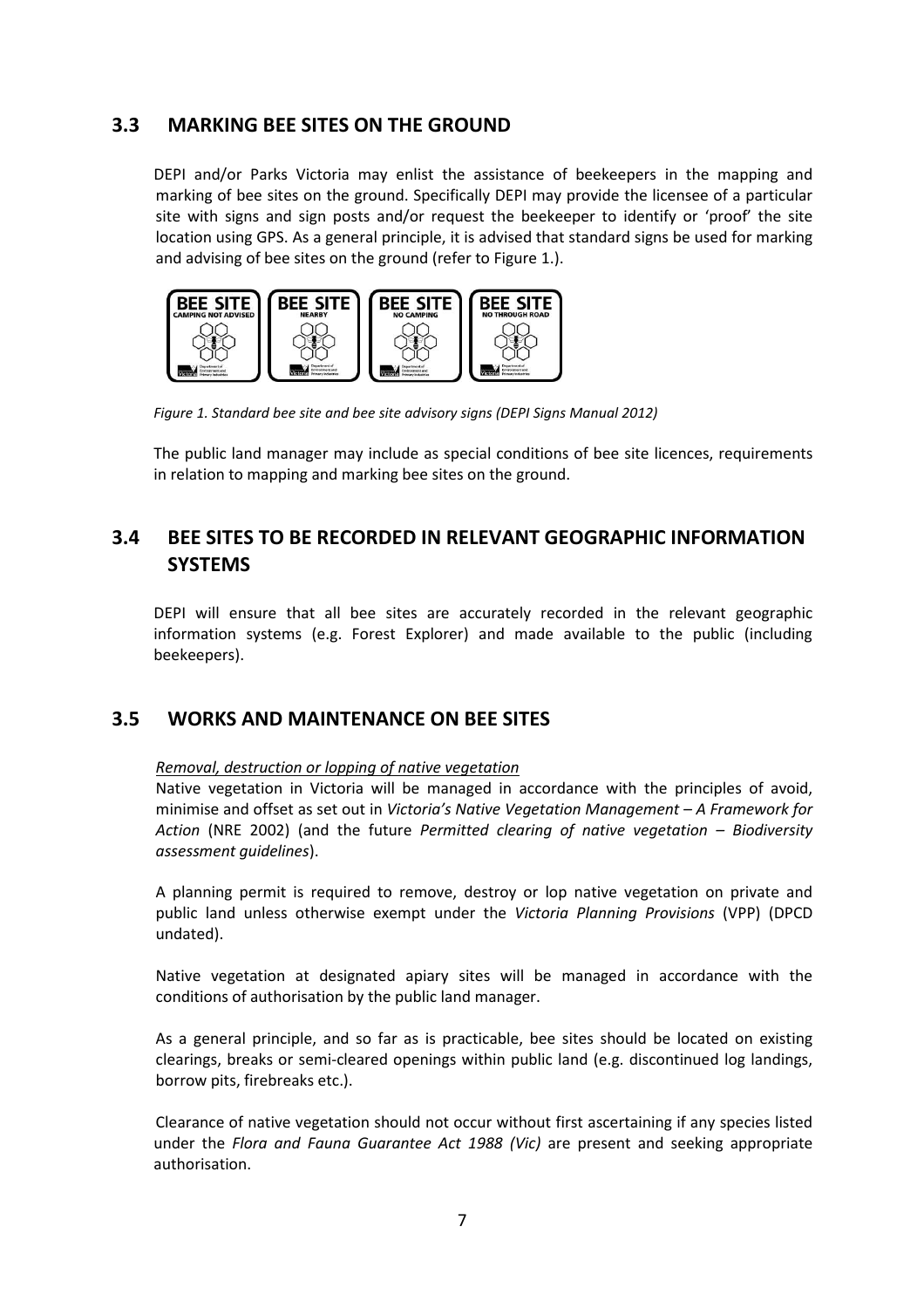Beekeepers do not require large 'bare – earth' areas on which to locate bee hives. Onsite vegetation assists bee navigation and provides shade.

#### *Beekeepers may undertake maintenance*.

As a general principle, beekeepers may maintain established/licensed apiary sites and apiary site access by:

- removing and/or trimming regrowth that is less than 10 years old; and
- mowing or slashing grasses (provided that they are mowed or slashed to a height that exceeds 100 mm).

Maintenance does not include earth works/excavations or importation and application of gravel, stone or other 'hard stand'.

#### *Beekeepers may undertake approved works*.

As a general principle, beekeepers may, subject to the approval of the public land manager, undertake works to establish or improve the utility of their apiary sites or establish vehicle access to their apiary sites.

#### *Public land managers may undertake works and maintenance subject to fee for service*.

The public land manager may enter into fee for service agreements with beekeepers whereby the public land manager agrees to conduct works and maintenance (that would ordinarily be the responsibility of the beekeeper) in relation to bee sites and access to bee sites based on fee for service. Such agreements will generally be made at the local level, and fees and charges shall be determined on a case by case basis, utilising the principle of full cost recovery.

## **3.6 ENGAGEMENT WITH BEEKEEPERS**

As a general principle, DEPI will engage or consult with beekeepers and their representatives (such as the Victorian Apiarists Association and the Victorian Farmers Federation) in relation to issues that have the potential to impact on public land beekeeping. Engagement may involve, but is not limited to:

- Public land beekeeping page, DEPI website Aimed at informing and engaging beekeepers and the public in relation to beekeeping on public land. Currently, the beekeeping page is located at: http://www.dse.vic.gov.au/forests/forest-products-firewood/beekeeping-on-publicland
- Apiculture on Public Land Liaison Group (or similar body) A forum for the purposes of industry- public land manager liaison
- Fire management stakeholder engagement Proactive engagement as required to ensure maximum co-existence between fire management and beekeepers
- Additional engagement DEPI and Parks Victoria recognise the value of good communications with beekeepers and as such will endeavour to foster effective communications mechanisms/processes over and above those indicated above that may include:
	- beekeeper representation on relevant consultative and advisory committees;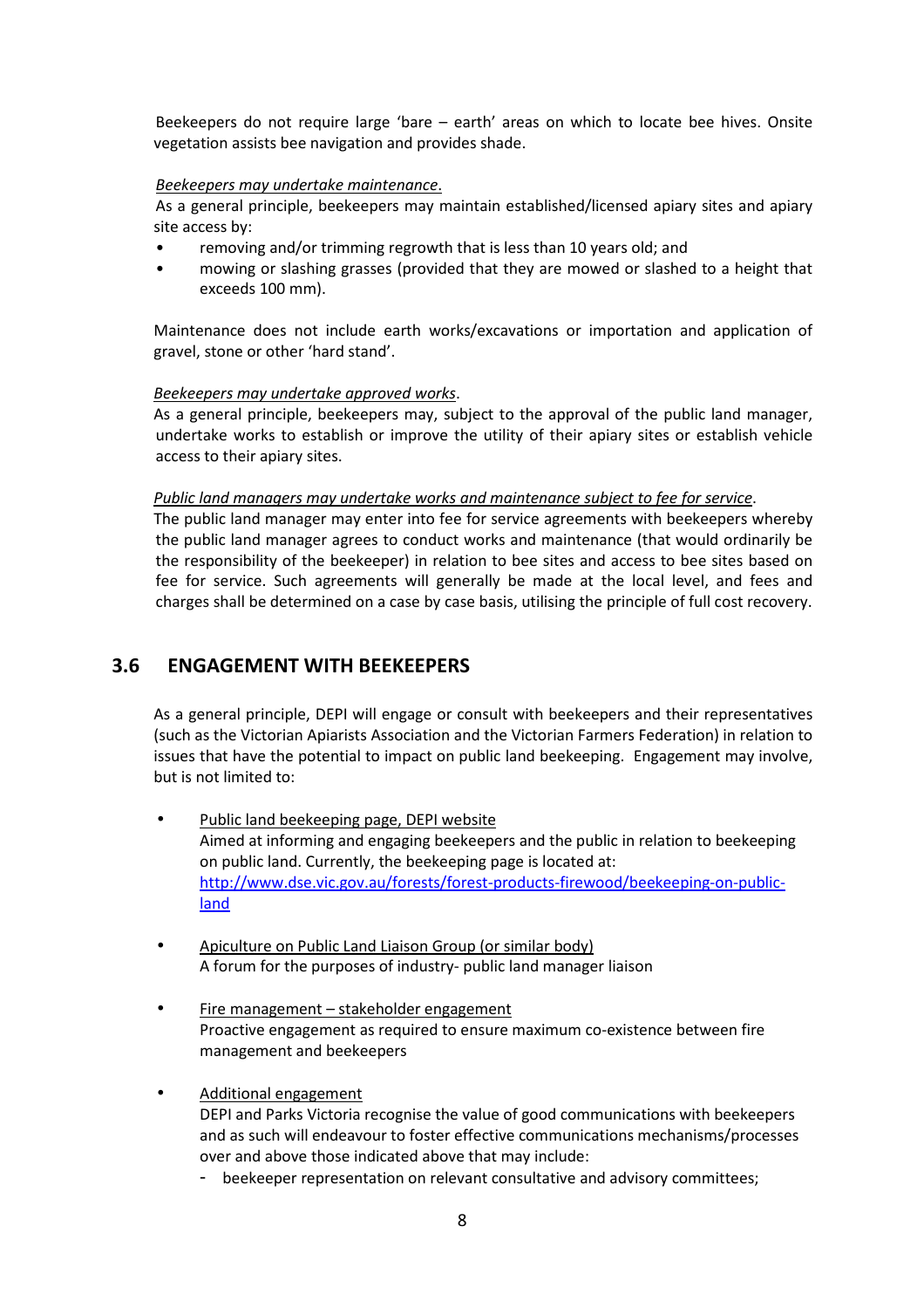- beekeeper/public land manager field days; and
- DEPI and/or Parks Victoria attendance/presentation at relevant beekeeping industry forums (e.g. Victorian Apiarists Association Annual Conference).

To optimise effectiveness of engagement and communication with beekeepers, the public land manager may undertake relevant processes to educate its staff in relation to public land beekeeping and its operational requirements. (This may involve the development of an information kit.)

## **3.7 BEEKEEPER'S PERSONAL & COMMERCIAL INFORMATION**

DEPI and Parks Victoria will maintain privacy in relation to beekeeper information. However DEPI and Parks Victoria will transmit relevant beekeeper contact details to and between operational staff where it is required that beekeepers be notified of operational activities (e.g. planned burning, bushfire management).

To assist essential communications between beekeepers and operational staff, beekeepers are encouraged to affix contact details to hives and furnish phone and email contact details with licence applications and invoice payments.

# **4. LEGISLATION**

#### *Aboriginal Heritage Act 2006 (Vic)*

This Act facilitates protection of Aboriginal cultural heritage and broadens Aboriginal community involvement in decision making.

#### *Country Fire Authority Act 1958 (Vic)*

Section 40 of this Act relates to the lighting of fires (including the operation of smokers) on days of total fire ban. A permit is required to operate a smoker or utilise fire for the extraction of honey on a day of total fire ban.

#### *Flora and Fauna Guarantee Act 1988 (Vic)*

This Act protects significant listed flora and fauna species and communities.

#### *Forests Act 1958 (Vic)*

Section 52 of the Act provides that licences may be granted for a range of purposes, including any purpose connected to state forest or forest produce. Bee sites may be licensed under this provision of the Act.

#### *Forests (Fire Protection) Regulations 2004*

Regulation 24 stipulates fire protection requirements in relation to apiculture on public land, including the use of smokers and the provision of fire fighting equipment (knapsack spray and rake).

#### *Land Act 1958 (Vic)*

Sections 141 – 148 of the Act provide for bee farm and range licences and section 149 relates to temporary apiary rights.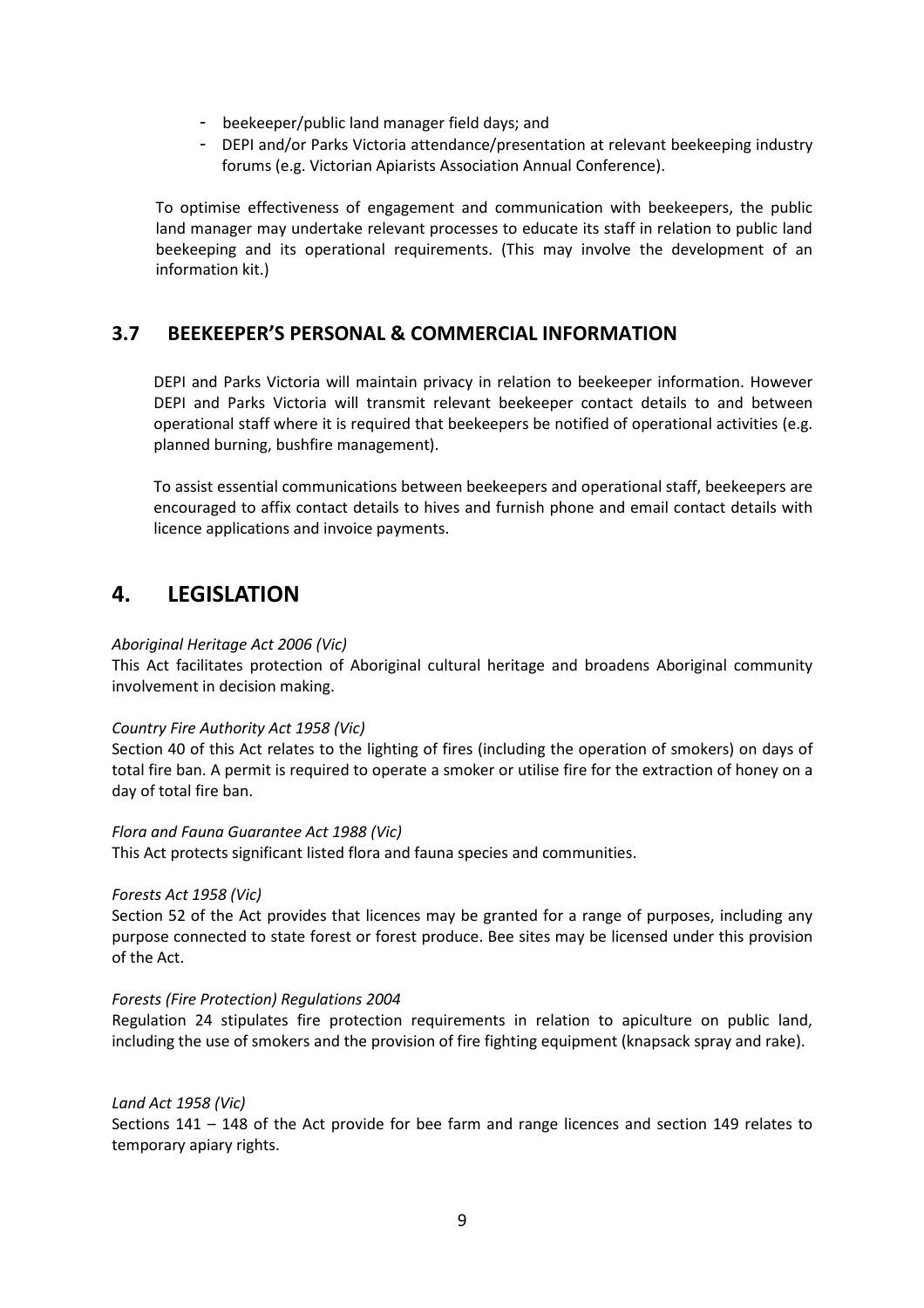#### *Land Regulations 2006*

The Land Regulations prescribe fees and charges for activities such as: lodgement and recording licence applications; preparation and issue of a licence; consent to the transfer of a licence; and preparation of a duplicate licence document.

#### *Livestock Disease Control Act 1994 (Vic)*

This Act requires the registration of all apiarists and sets the standards and conditions for apiculture and disease control. Section 125 provides a mechanism or process for managing abandoned hives on Crown land.

#### *National Parks Act 1975 (Vic.)*

Section 21(1)(b) of the Act allows a permit to be granted to allow the operation of an apiary in a park reserved and/or managed under the Act.

#### *Native Title Act 1993 (Cwlth)* and *Traditional Owner Settlement Act 2010 (Vic)*

These Acts provide the basis for determining matters of native title and traditional ownership in Victoria.

#### *Planning and Environment Act 1987 (Vic)*

This Act provides the basis for planning schemes in Victoria, including the *Victoria Planning Provisions* and the development and incorporation of codes of practice, including the *Apiary code of practice* (DPCD 2011).

# **5. REFERENCES**

DPCD (2011) *Apiary code of practice*, Department of Planning and Community Development, Victoria.

DPCD (Undated) *Victoria Planning Provisions*, Department of Planning and Community Development, located at http://planningschemes.dpcd.vic.gov.au/vpps/ (website accessed 20 May 2013).

NRE (2002) *Victoria's Native Vegetation Management – A Framework for Action*, Department of Natural Resources and Environment, Victoria.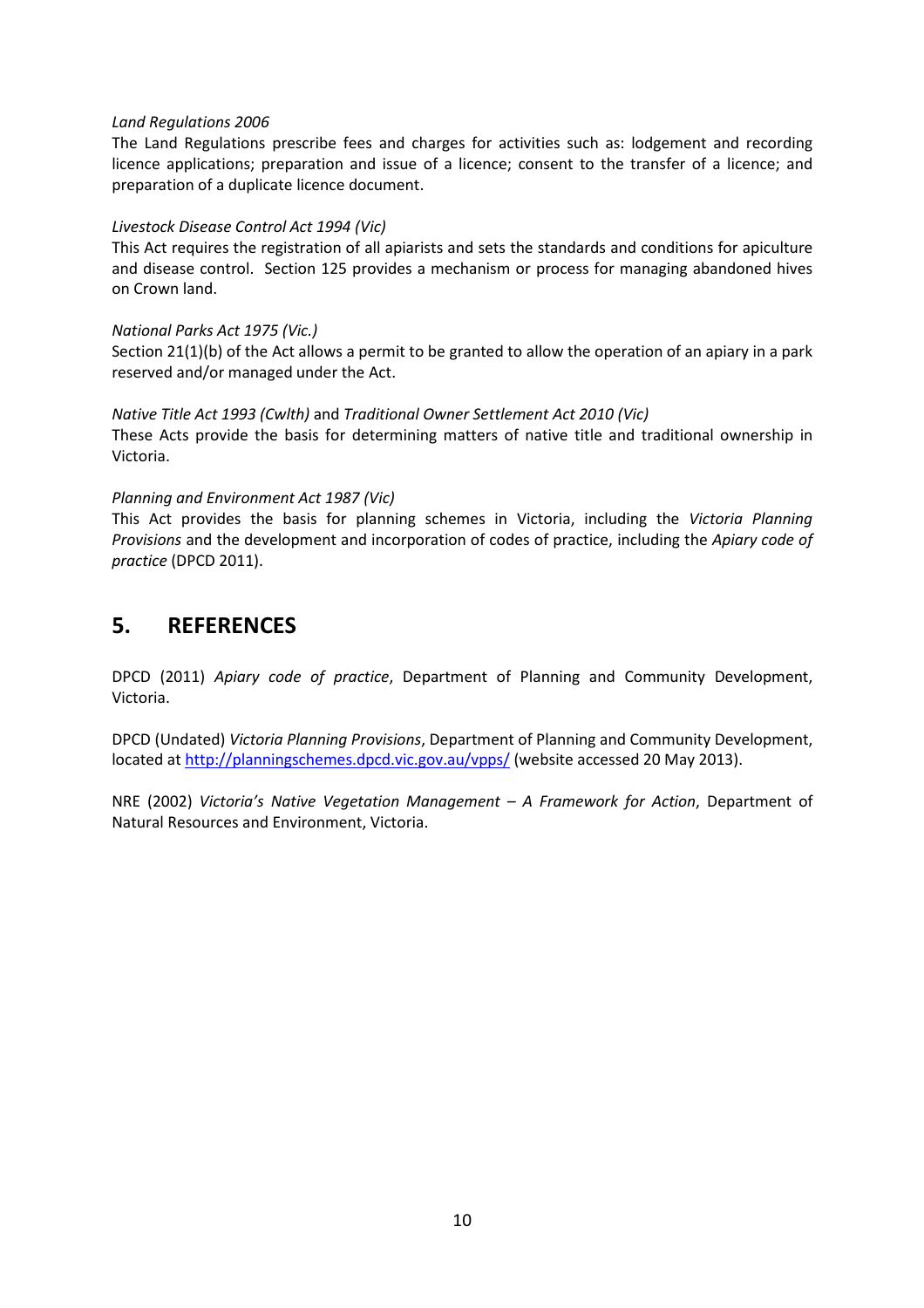# **APPENDIX 1 CONDITIONS OF LICENCE**

The licensee must observe the following conditions in the conduct of activities under this licence -

- 1. The apiary site shall not be used for any purpose other than for an apiary.
- 2.. The licensee shall comply with the requirements of the *Apiary Code of Practice* in the conduct apiculture within the bee site licence area.
- 3. This licence shall not be transferred without the prior written approval of the Secretary to the Department of Environment and Primary Industries or an authorised delegate and payment of the appropriate transfer fee.
- 4. Subject to the reasonable direction of the public land manager, the licensee may be required to remove bee hives from or not place bee hives within the licence area to allow the public land manager to conduct management operations such as planned burning.
- 5. No fence or other permanent structure shall be erected on the site.
- 6. The licensee shall, when in physical occupation of the site observe all fire protection provisions of the relevant legislation, including in relation to the use of smokers and the availability of fire fighting equipment (knapsack spray and rake).

*Note:* A smoker may be used to assist the management of bees, except on days of total fire ban, when a special permit must first be obtained (in accordance with Section 40 of the *Country Fire Authority Act 1958 (Vic)*).

- 7. The licensee shall observe the provisions of the relevant Act and regulations under which the land is managed, except as otherwise allowed by the licence.
- 8. The licensee is entitled, without payment, to cross by the shortest practicable route any Crown land held under agricultural licence between the apiary site and any public road or track, provided that the licensee closes any gates or slip panels that the licensee opens.
- 9. As provided in the *Land Conservation (Vehicle Control) Regulations 2013*, the licensee is authorised to drive off road or utilise management vehicle only roads and tracks to the minimum extent necessary for the conduct of apiculture in accordance with this licence, provided that public land including management vehicle only roads and tracks are not damaged.

*Note:* The licensee is not permitted to use any seasonally closed road/s to access or egress or conduct apiculture within the licence area.

- 10. No dog or other animal that is not a honeybee shall be kept or allowed to remain on the apiary site.
- 11. Proof of identity shall be produced upon the request of any DEPI or Parks Victoria Authorised Officer.